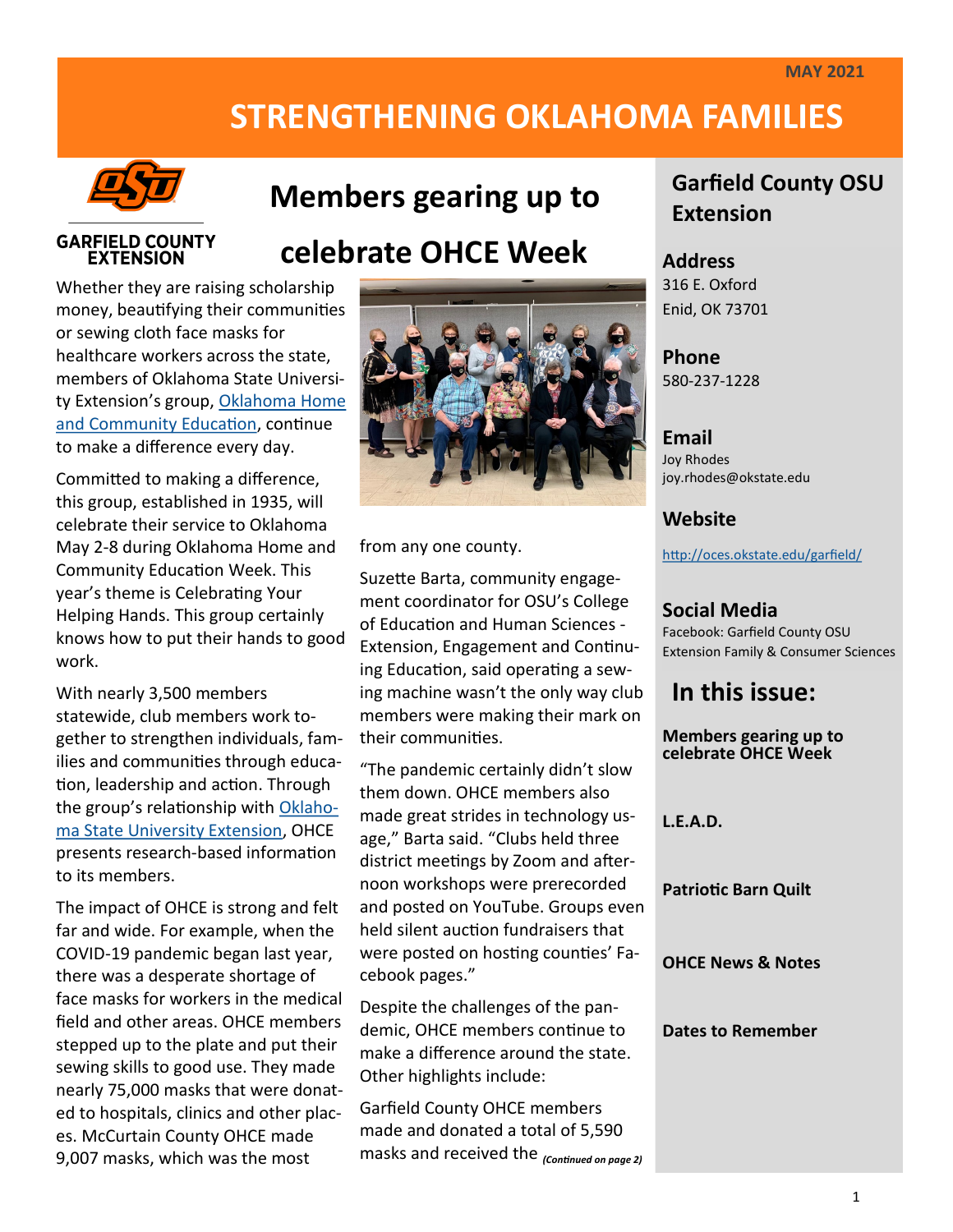#### **STRENGTHENING OKLAHOMA FAMILIES**

award for the highest number of masks in the Western District North Division. Members assisted the Enid Mask Force Group who supplied local trucking companies with masks for truckers. 1,500 masks were made during this two week period. Garfield County OHCE sewed 175 masks for this group. No commercial masks were available and truckers needed these to make cross country deliveries. Two OHCE groups donated meals for teachers and staff at three local schools. Operation Christmas Child Shoeboxes donated 362 boxes. Garfield OHCE members donated \$3,450 cash to local food ministries and donated 30 books to schools and \$100 to purchase books. Twenty residents at local nursing homes received Valentines gift bags, cards were sent to 65 community residents, 51 Tooth Fairy pillows were made and donated with toothbrushes/paste. The Garfield County Sherriff's Department received 35 privacy covers made by OHCE members. **Contract Contract** <u> Tanzania de la provincia de la provincia de la provincia de la provincia de la provincia de la provincia de l</u>

Garfield County OHCE members donated pies, cakes, cookies and meals to an area church community weekly "feed" valued at \$1,400. Documented work hours totaled 2,500, and four scholarships worth \$1,700 were awarded to area students.

## For more information about OHCE, contact your [local OSU Extension office.](https://extension.okstate.edu/county/index.html)



## **L. E. A. D. Class**

### **L**ive well **E**at well be **A**ctive with **D**iabetes

### **Due to overwhelming response, the May LEAD class is filled. The next class will start Thursday, June 3rd through June 24th starting at 5:15 in the Garfield County OSU Extension Conference Room.**

Please call 580-237-1228 to Register – Space is Limited. This program is open to anyone with type 2 diabetes and their families. A diabetic friendly meal will be served at each session with a \$30 class fee. This program includes four classes. Classes will include information on living well with diabetes, eating well with diabetes, and being physically active with diabetes. The fee covers all handouts and the meal for the 4 separate evenings.



A Barn Quilt Workshop will be held Wednesday, June 9th at 10:00 am in our Conference Room. Cost is \$30 for a 2x2 primed board. Patterns for a Patriotic themed quilt will be available. Please register by June 2nd as space is limited. All materials are provided to complete your project.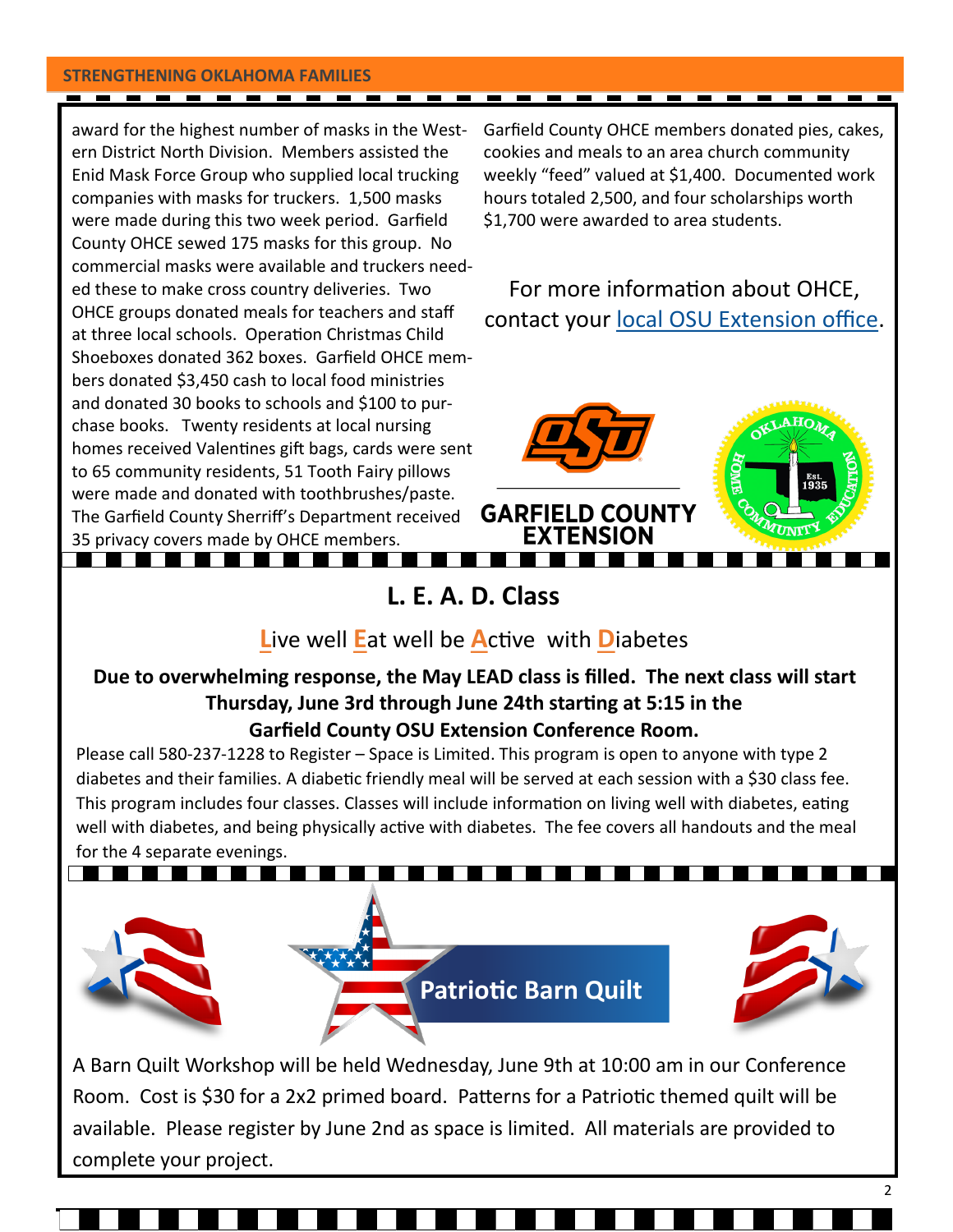# OHCE News & Notes

### **Exercise for Life**

The next class of Exercise for Life will begin Monday, May 10th-June 18th. Classes start at 8:30 am-9:30 am at the Garfield County Extension Conference Room. We will be focusing on Balance, Strength training, Cardio and increasing our Flexibility during classes held each Monday, Wednesday and Friday. Cost is \$20 for the six weeks of classes (no meeting May 28 or May 31). Call or stop by to enroll in this class.

### **June Leader Lesson**

The month of June is left open (no scheduled lesson) so that groups may plan an activity, trip or family meeting of their choice. No leader lesson is scheduled for May. Enjoy your free month.

### **Cultural Enrichment OHCE Tour May 6**

Cultural Enrichment chairs Jovita and Shirley have planned an OHCE trip to Pawhuska to visit The Pioneer Woman and Native American History during OHCE Week Thursday, May 6th. Please call the office at 580-237-1228 to let us know if you will be attending.

**Meet at Garfield County OSU Extension Office-Leave Parking Lot at 8:30 a.m.**

**Travel to Pawhuska-Arrive 10:15 a.m.**

**Shopping and Lunch 10:15-12:30 p.m.**

**Church Tour 1-2 p.m.**

**Museum 2-3 p.m.**

**Travel to Lodge and tour Lodge 3:30-5:00 p.m.**

**Leave for Home 5:00 p.m.**

### **OHCE Board Meeting**

The Garfield County OHCE Executive Board will meet Monday, June 7th, 9:30 am in the OSU Conference Room.



Each Committee will have time to share their report. Plans will continue for the County Fair and other business as needed.



## **OHCE State Meeting**

Plans are continuing to be made for the OHCE State Meeting. It will be held at the newly remodeled Clarion Convention Center on July 11th-13th. Plans

will be shared as they are finalized, but save this date for our OHCE State Meeting. Sunday evening will be Make and Take Workshops with the Business meeting starting Monday morning.

### **OHCE Week Celebrations**

The OHCE Week Proclamation will be signed at the County Commissioner Office May 3rd at 9:00 am. Members are invited to join this celebration. In addition, individual groups are planning various celebrations with their individual groups and also our County trip to Osage County. Be sure to join in your local group's activities.

This newsletter is published monthly by the Garfield County OSU Extension Center and is one way of communicating educational information. Reference to commercial products or trade names is made with the understanding that no discrimination is intended and no endorsement is implied.

an Khodes

**Joy Rhodes Extension Educator, FCS/4-H Youth Dev.** 

Oklahoma State University, as an equal opportunity employer, complies with all applicable federal and state laws regarding non-discrimination and affirmative action. Oklahoma State University is committed to a policy of equal opportunity for all individuals and does not discriminate based on race, religion, sex, color, national origin, marital status, sexual orientation, gender identity/expression, disability, or veteran status with regard to employment, educational programs and activities, and/or admissions. For more information, visit [https:///eeo.okstate.edu](https://eeo.okstate.edu/)